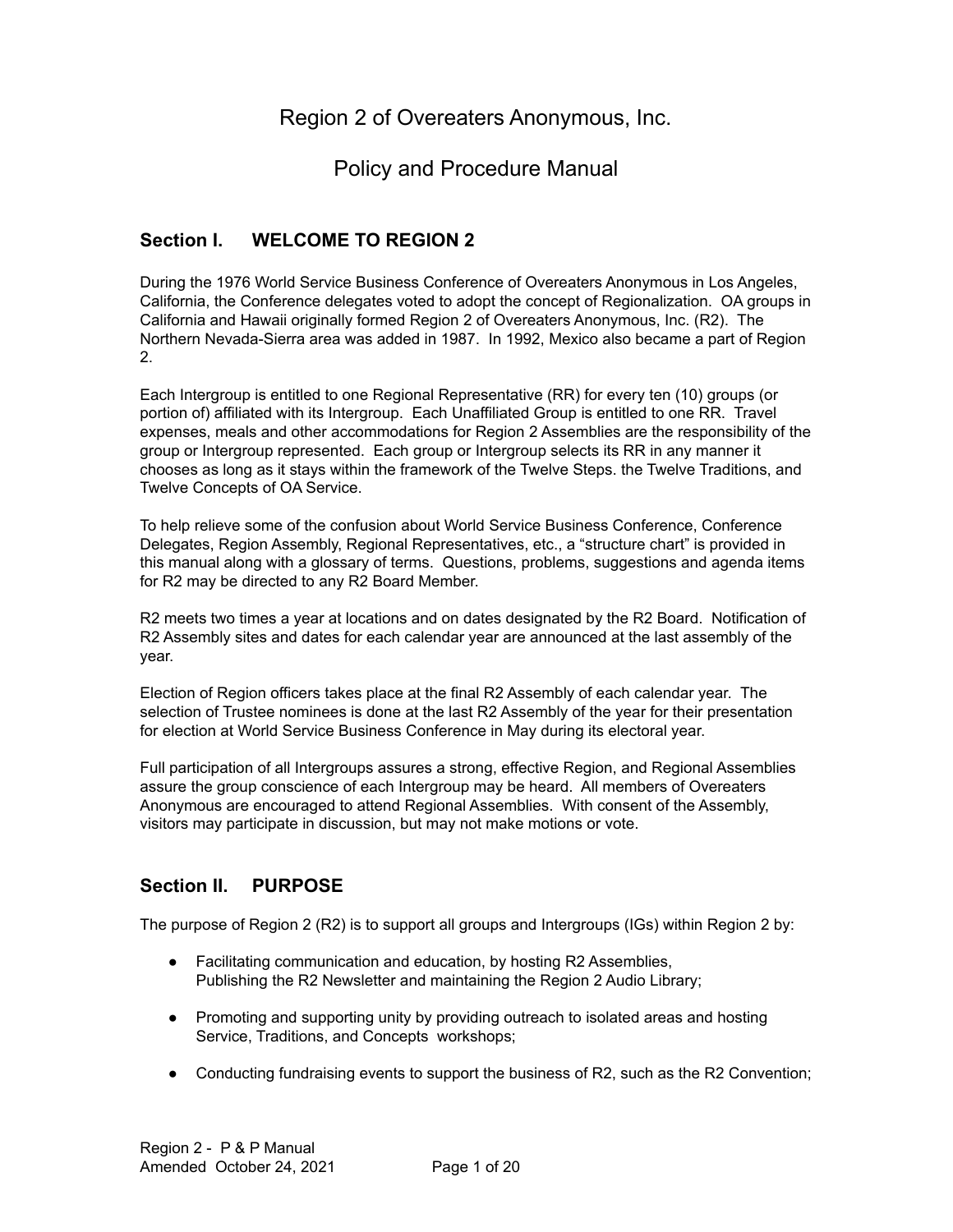● Providing representation at World Service Business Conference (WSBC) and considering Trustee nominees for the World Service Board of Trustees (BOT).

## **Section III. REGION 2 ASSEMBLY RULES**

- 1. In all deliberations, the group conscience is more important than the technicalities of the actual motion.
- 2. Roll call will be taken at the beginning of each business session in order to establish a quorum.
- 3. Rules for Limited Debate
	- a) Present the matter to be voted upon. This can be a motion, an amendment, or any piece of business. Motions must be in writing. Three (3) copies – all to the Secretary.
	- b) The discussion will be limited to three speakers maximum for each side, pro & con, per motion. Two speakers maximum are permitted for each side, pro & con per substantive amendment.
	- c) All speakers must speak from the front of the room, in person, or when called on in a virtual setting.
	- d) The purpose of each proposed amendment to the bylaws or proposal is to be clearly verbalized by the proposing body.
	- e) To provide the opportunity for as many different Representatives as possible to speak during the assembly, a Representative may not speak on two consecutive motions if there are three others who wish to speak on any main motion or two on any other.
	- f) If more than three people wish to speak on one side of an issue, they will select among themselves the three to represent them.
	- g) Pros will line up on one side of the room with the Cons lined up on the opposite side of the room, in person, or when called on, in a virtual setting.
	- h) One pro and one con speaker will be heard before questions are asked on business motions.

# **Section IV. R2 BOARD DUTIES AND RESPONSIBILITIES**

Please refer to Region 2 Bylaws Article VIII – R2 Board

Further, it is the responsibility of the R2 Board to implement and carry out the wishes of the membership, as specified in the R2 Policy & Procedure Manual.

Specific duties of board members, with the exception of the R2 Trustee shall be as specified in the R2 Board Operating Manual.

## **Section V. R2 REPRESENTATIVES**

Duties and Responsibilities

1. Attend Regional Assemblies – Representatives and/or Alternates should be present during all business sessions.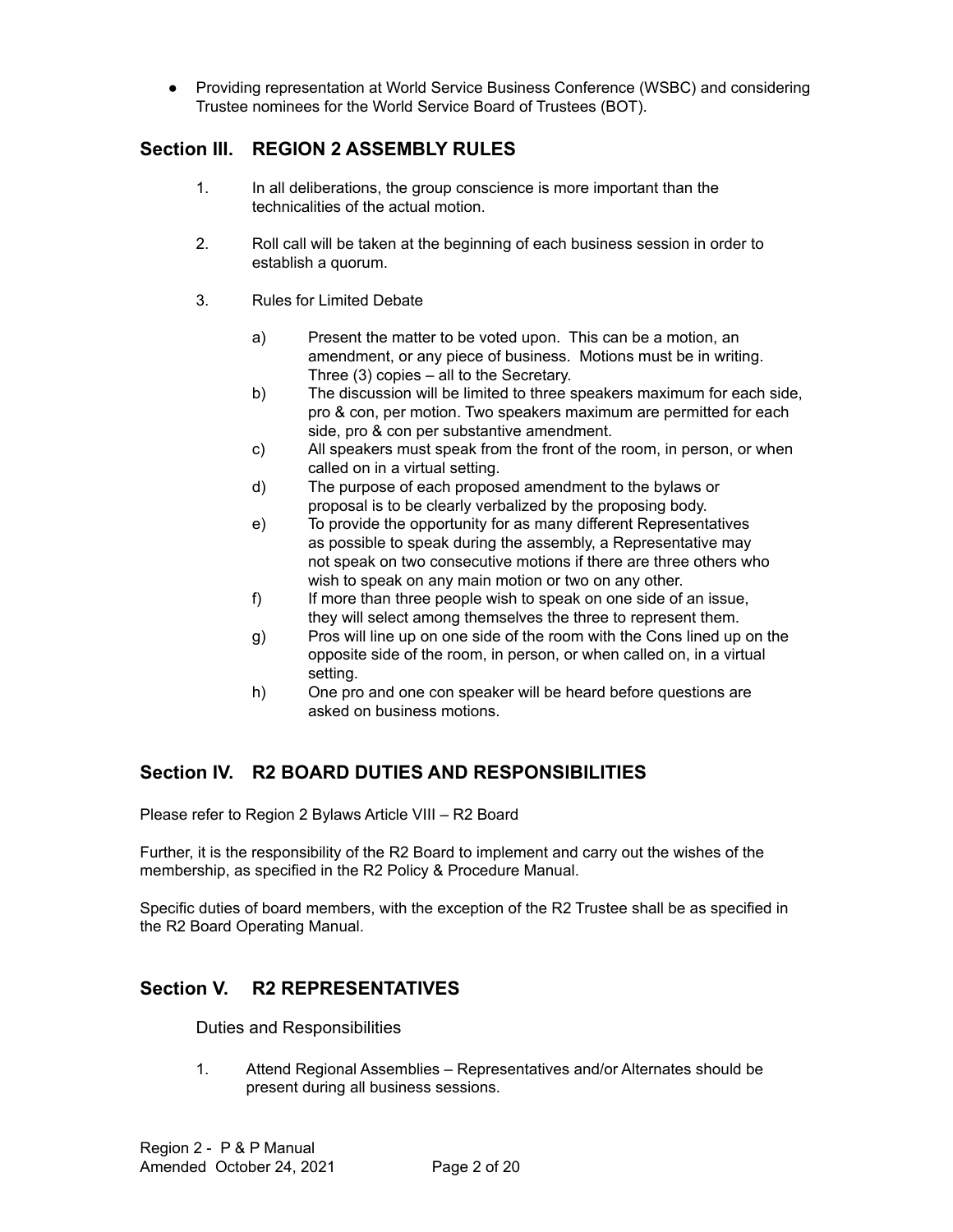- 2. Verify that the Region has the correct names and addresses for RR's. Inform the Region of any changes of RR, Alternate or Intergroup mailing address, and phone number(s).
- 3. Notify the Publications Coordinator when no longer serving as an RR (at least 60 days prior to an assembly) and pass on the R2 Assembly booklet of R2 Assembly minutes, agenda, donations, etc. to the Intergroup for the new RR.
- 4. Provide any R2 Board member with written information about upcoming events for inclusion in the R2 Master Calendar or by utilizing the "add an event" feature on the R2 website, which is preferable.
- 5. Provide the R2 publications Coordinator with Intergroup newsletters and flyers about upcoming events.
- 6. Share Intergroup newsletters and flyers with other RRs.
- 7. Keep the Intergroup's area informed of happenings in the Region and OA as a whole. Regional Assemblies are used as an interface between WSO and the Intergroup and Unaffiliated Groups. If the information stops at the R2 Assembly, the lines of communication are broken.
- 8. Serve on an R2 Committee and take an active part in the activities of the Regional Assemblies.
- 9. Voice the group conscience of the Intergroup represented but know that an RR is responsible to the Region and OA as a whole. What works in one area may not be best for the Region as a whole.
- 10. Know and understand the Twelve Traditions and Twelve Concepts of OA Service. Help them to be implemented in the Intergroup's area. Group problems with the Traditions and Concepts should be brought to the attention of the parties involved or to the Region 2 Trustee/Board if additional help is needed.

# **Section VI. REGION 2 DELEGATES**

Region 2 Bylaws Article XVI indicates that the Region may be authorized to select and send up to five (5) regional delegates to attend and act on behalf of the Region at the World Service Business Conference (WSBC), providing the representation by the Region's Intergroup delegates at the previous business conference falls below forty (40) percent.

The purpose of these delegates will be to act in the best interest of Region 2 and OA as a whole. Delegates shall present a report for submission or distribution at the Fall assembly following the Business Conference, detailing activities during the conference and the results of the business proceedings.

Providing funding is available and the Fall Assembly authorizes sending regional delegates:

- 1. Region 2 Delegates shall be selected from the voting members present at the Fall assembly, preceding the next year's WSBC.
- 2. Applicants must meet the qualifications specified within WSO Bylaws Subpart B, Article X, Section 3 and must be willing and able to attend all business meetings of the conference, and must agree to be a member of at least one Conference committee.
- 3. Voting Members interested in acting as a Region 2 delegate, must submit an application, provided by the R2 Board, before the close of the first day of business of the fall assembly, to be voted on the following day.
- 4. Applicants will be allowed three (3) minutes to address the assembly, followed by 3 minutes of questions and answers.
- 5. Preference should be given to applicants who have not previously attended a World Service Business Conference and/or those from intergroups or unaffiliated meetings which would not otherwise be represented by delegates**.**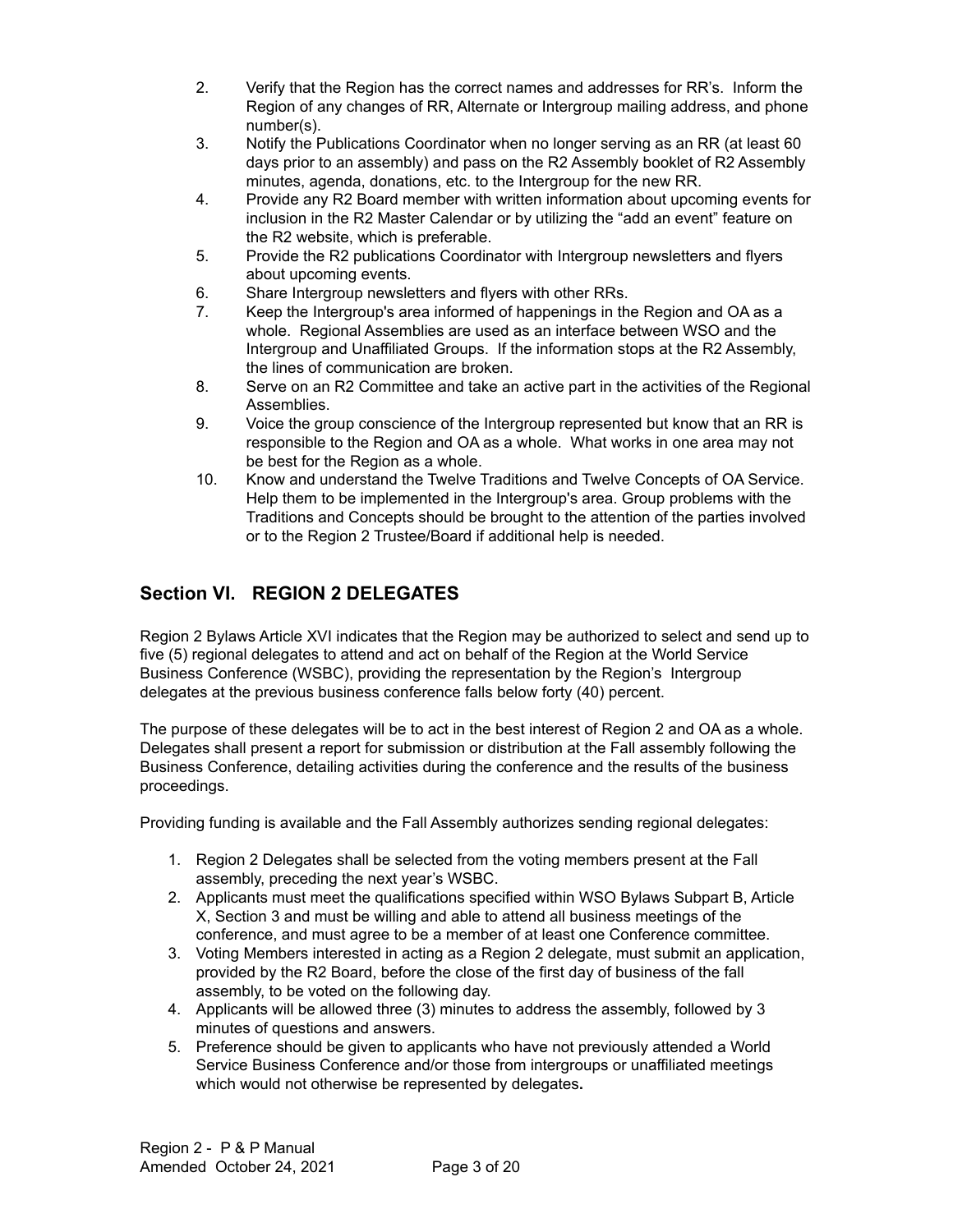## **Section VII. R2 COMMITTEES**

R2 committees are: Bylaws, Convention, Diversity, Intergroup Outreach, Public Information, Twelfth Step Within, Young Persons and other committees as may be determined necessary by an assembly or the R2 Board.

#### A. R2 COMMITTEE OPERATING PROCEDURES

- 1. Each committee will have a Board Liaison to act as a channel from the committee to the Board, to be assigned by the Board Chair at the first full Board meeting following Board elections. The Board Liaison does not make decisions for the Board.
- 2. Any and all written information distributed outside any committee must be submitted, through the Board liaison, to the R2 Board for review and approval.
- 3. No committee or subcommittee shall enter into any contract or agreement.
- 4. No committee or subcommittee has the authority to raise funds, unless authorized in these procedures.
- 5. Committee meeting minutes shall be delivered to the R2 Secretary no later than 30 days following R2 Assembly.
- 6. Oral committee reports shall be presented immediately following committee meetings at R2 Assemblies.
- 7. As mileage for committee business will not be reimbursed by R2, it is suggested that committees meet between Assemblies by telephone conference or through other electronic communications media, so long as all members may simultaneously hear each other and participate during the meeting.
- 8. Committee membership shall not exceed 15 members. Returning members have first priority.
- 9. It is suggested that no two members of the same Intergroup serve on the same committee.

## B. DUTIES & RESPONSIBILITIES OF R2 COMMITTEE CHAIRS

- 1. Chair and facilitate all R2 committee meetings. If unable to attend, find a substitute from within the committee.
- 2. Report at each R2 Assembly and submit written reports for assembly packet.
- 3. Direct committee members to accomplish specific tasks; establish a plan of action so that committee work continues between assemblies.
- 4. Maintain R2 Policy & Procedure Manual for the committee, as well as notes on what the committee has done in the past. Pass them on to the succeeding committee chair.
- 5. Keep R2 Board Liaison informed of all committee activities.
- 6. R2 Committee Chair may serve a maximum of 2 consecutive years.
- 7. Read and follow suggested guidelines below.
- C. SUGGESTED GUIDELINES FOR R2 COMMITTEE MEETINGS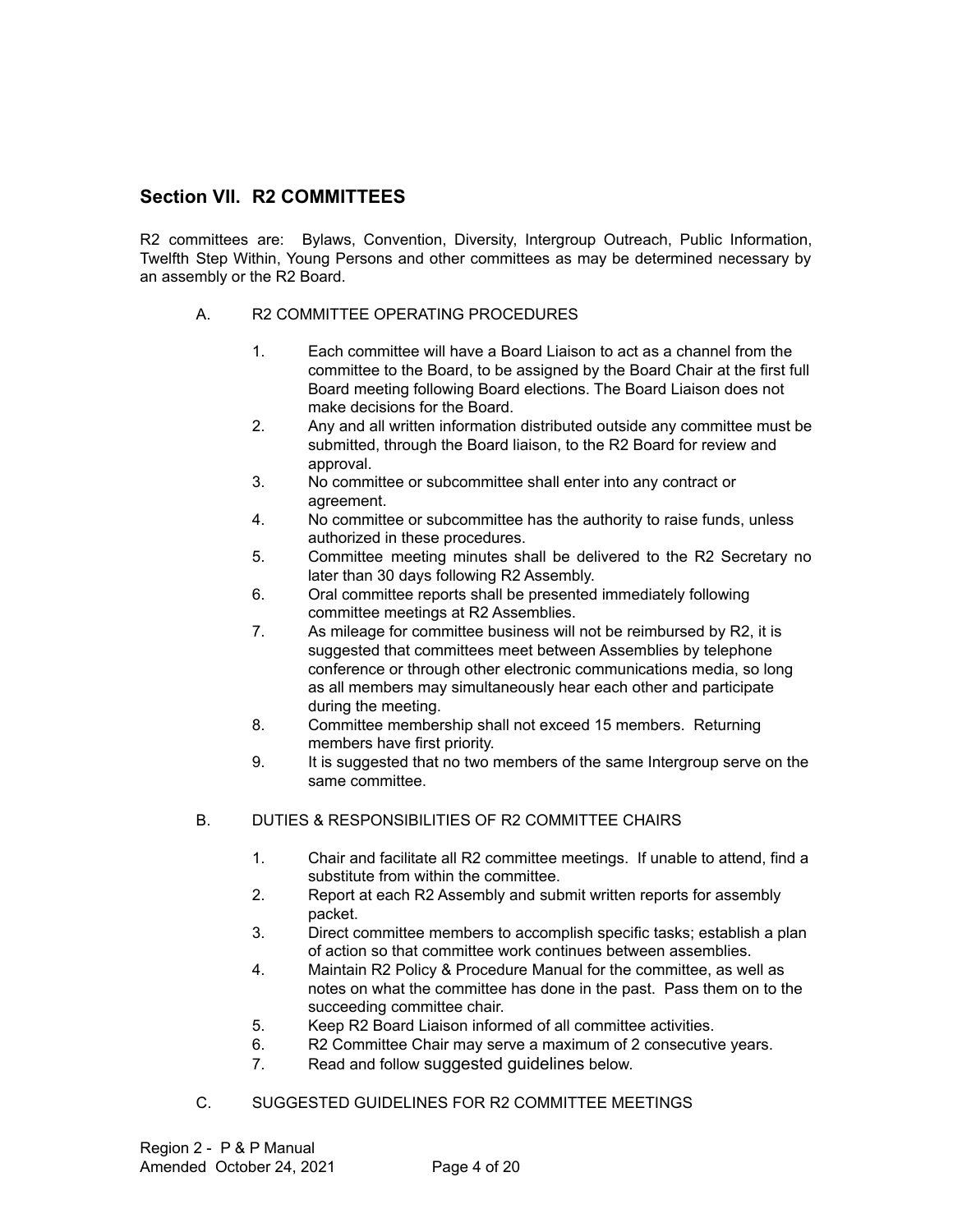- 1. Begin each committee meeting by passing out a sign-up sheet. Make sure that committee members sign their full name/address/phone so that they can be contacted if necessary.
- 2. There are always plenty of newcomers at R2 Assemblies so remember to start committee meetings with the basics:
	- a) Explain what the committee is about.
	- b) Read the "Statement of Purpose" from Region 2 P&P.
	- c) Give some background and history on the committee.
	- d) State long and short term goals, if any.
- 3. Handouts are always appreciated. These could include past R2 committee reports, a piece about committee history, relevant literature, reports of committee activities from different OA service bodies.
- 4. Be clear about ongoing projects with which the committee may be involved. Establish an agenda. Is input solicited from Intergroups? Needs of the Region being assessed? Information exchanged? A handbook put together? An event to promote committee efforts planned?
- 5. Keep in mind that committee meetings are a working part of the R2 business assembly. Committee meetings are where planning and implementation of more efficient ways to carry OA's message to the compulsive overeater who still suffers takes place.
- 6. Remember to find someone to take notes!
- 7. Allow time during the meeting for questions from committee members, as well as for their input. Many committee members have a great deal of experience, strength and hope to share, based on their work at the Intergroup or World Service levels.

## D. DESCRIPTION OF CURRENT R2 COMMITTEES AND THEIR PURPOSE

#### 1. **Bylaws Committee**

The purpose of the Bylaws Committee is to review and initiate bylaw amendments, changes to policies and procedures, and provide recommendations for the same to the R2 Assembly.

#### *2.* **Convention Committee**

The convention committee shall organize and publicize the annual R2 Convention whose purpose is: To encourage unity within Region 2, as well as throughout Overeaters Anonymous, and to raise funds for carrying the message of recovery throughout Region 2.

#### 3. **Diversity Committee**

Recognizing the significance that acceptance of diversity plays in our ability to effectively carry the message of recovery, this committee's purpose is to encourage awareness within and outside the Fellowship of the importance of unity while honoring and respecting diversity. (Adapted from the WSBC Unity With Diversity Committee's statement of purpose).

#### 4. **Intergroup Outreach Committee**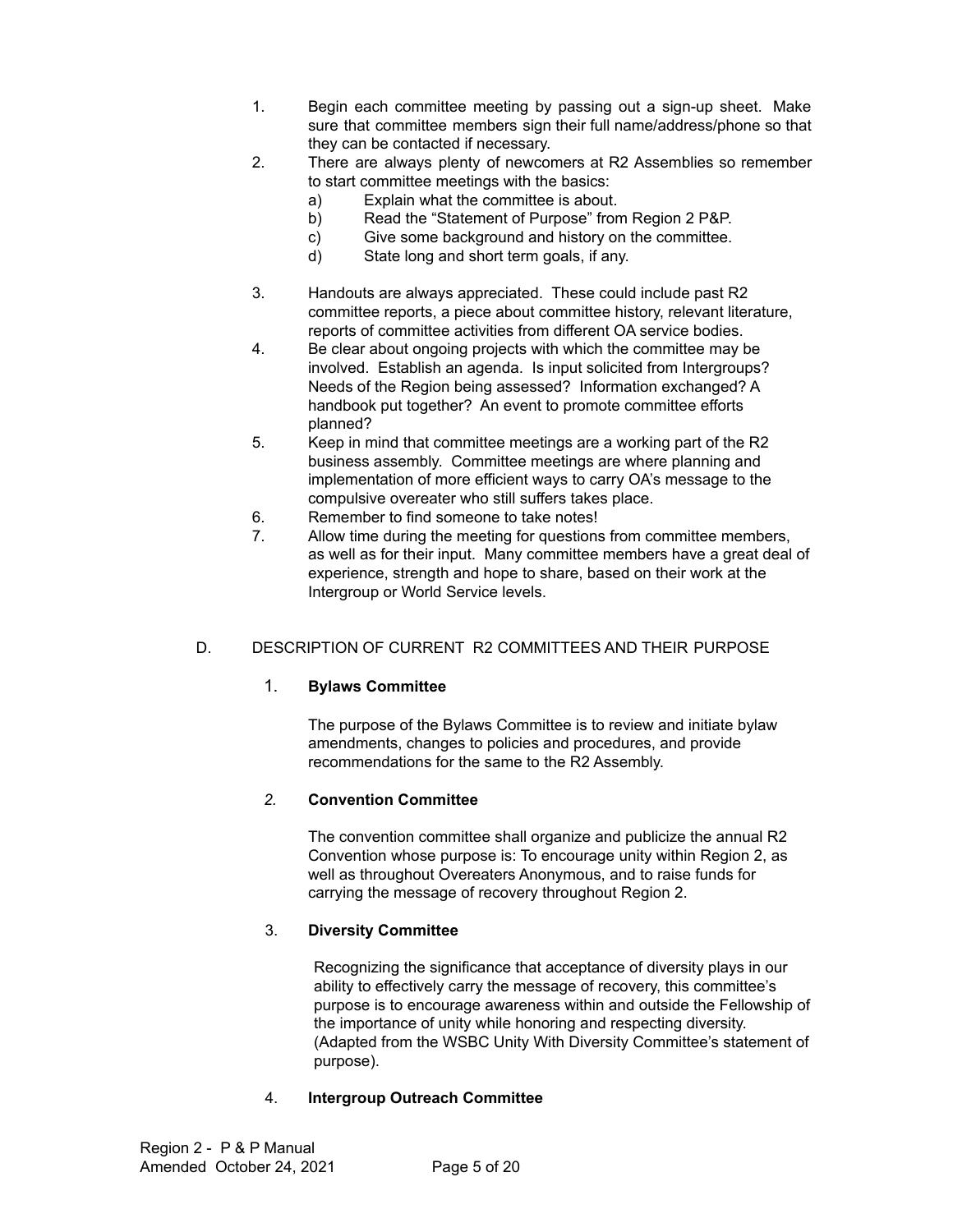The purpose of the Intergroup Outreach Committee is:

- a) to reach out to struggling Intergroups;
- b) to encourage unaffiliated groups in one geographic locale to form an Intergroup or join an existing one;
- c) to assist groups in forming an Intergroup; and
- d) to encourage Intergroups to participate in Region 2.

#### 5. **Public Information Committee**

The purpose of the R2 Public Information Committee is to carry the message to the compulsive overeater who still suffers by encouraging, supporting and developing public information efforts in the Region 2 Intergroups.

#### 6. **Twelfth Step Within Committee**

Our 12<sup>th</sup> Step in Overeaters Anonymous tells us to "carry the message to compulsive overeaters…." The primary purpose of the Twelfth Step Within, therefore, is to carry that same message to those who still suffer *within* the OA fellowship. Thus, the Twelfth Step Within Committee deals largely with relapse and issues of membership retention – the message, of course, is hope.

## 7. **Young Persons Committee**

The R2 Young Persons Committee assists Intergroups interested in formalizing a Young Persons program. The Committee also helps organize or sponsor Young Persons events such as retreats, conventions, etc.

## **Section VIII. OPERATING POLICIES AND PROCEDURES**

- A. BUSINESS MEETINGS
	- 1. The group conscience is more important than the technicalities of the actual motion.
	- 2. All motions should be submitted in writing, in triplicate, to the Secretary. Motions by the R2 Board or an R2 Committee may be presented in the assembly packet.
	- 3. Robert's Rules of Order will be followed except when to do so would conflict with VIII, A, 1 above.
	- 4. A copy of the previous R2 Assembly Minutes will be published in the assembly packet and distributed as required.
	- 5. A parliamentarian will be at each assembly, whenever possible.
	- 6. Registration of RRs to attend Assemblies:
		- a. RRs will pre-register to attend R2 Assemblies a minimum of 30 days prior to an assembly. Registrations "on-site" will be subject to space availability.
		- b. A transferable registration fee will be charged, which includes a Speaker/Buffet lunch on Saturday of the Assembly.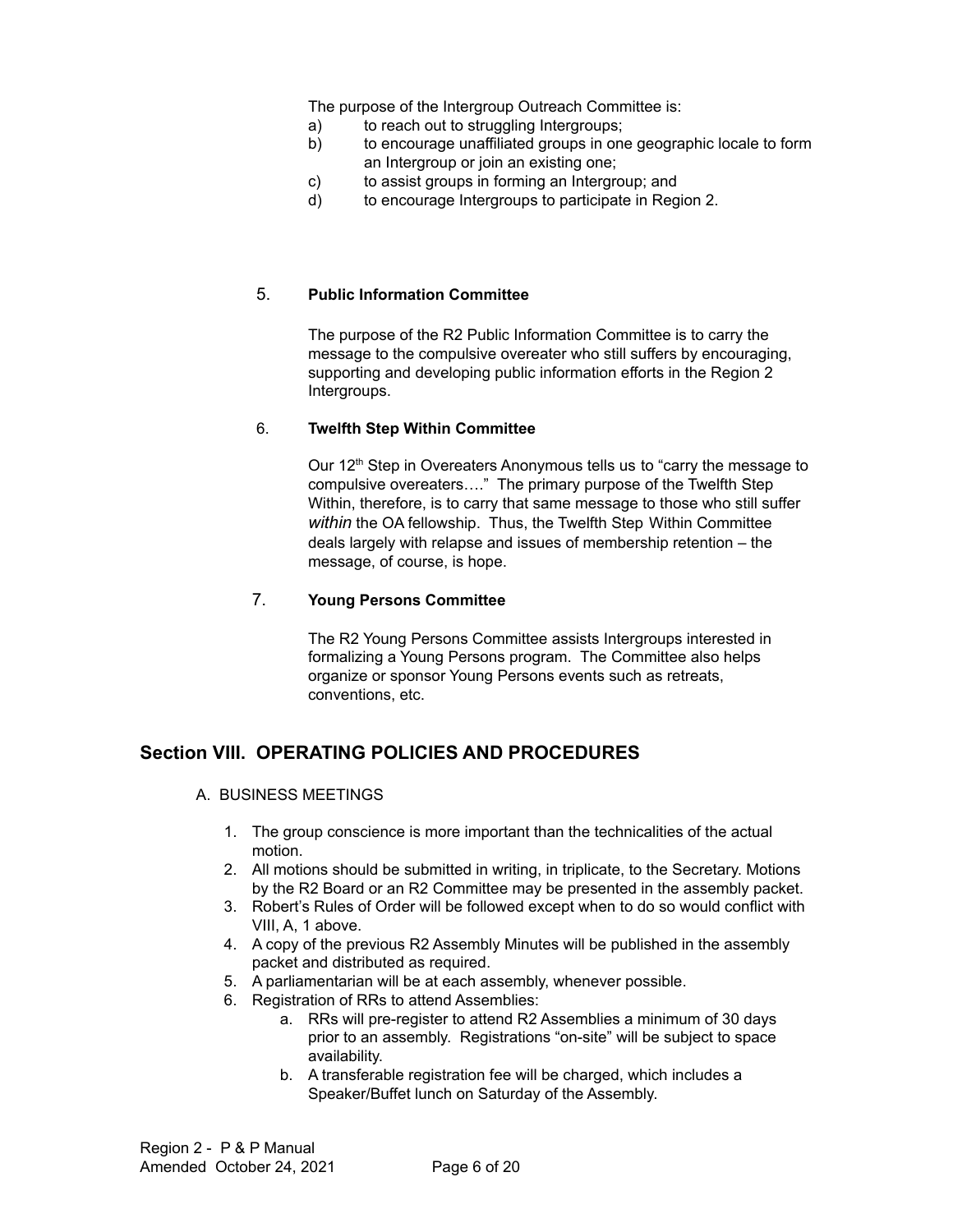- c. Registration forms, to be provided by the R2 Publications Coordinator, will be included in the assembly packet and be posted on the website under Assembly info. The registration and application forms posted on the website will be interactive.
- d. There will be a base registration rate, to be known as "early-bird registration", available from approximately 45-30 days before an assembly. Thereafter, there will be two registration rate increases in \$10 increments at specifically stated intervals. Dates and rates to be communicated by R2.
- 7. Assembly packets will be distributed by electronic means, e.g., email, where possible, and posted on the Region 2 website. Regional Representatives are responsible for obtaining a copy for use during Assembly.
- 8. If an RR who is registered cannot attend, an alternate selected by their intergroup may be sent in their place.

#### B. FINANCIAL

- 1. R2 shall pay the expenses of its Chair or designated alternate to the World Service Business Conference, regularly scheduled meetings of the Region Chairs Committee (hereinafter referred to as RCC), and the World Service Convention when held in conjunction with a regularly scheduled RCC meeting.
- 2. R2 shall pay the expenses of its Chair to attend event(s) on behalf of the Region when provided for in the budget. Should the Chair be unable to attend such event(s), a designated alternate may be appointed by a two-thirds (2/3) vote of the seated Board members. Alternates must be a current R2 Board Member (or, if appropriate, a former R2 Board Member).
- 3. Current Board member's registrations, meals, lodging and transportation expenses will be paid for attendance at R2 events which includes assemblies, convention, and Service, Tradition and Concepts workshops. This does not preclude the option of gifting registration to the outgoing Board Members for the R2 convention immediately following their cessation of service.
- 4. R2 shall pay the following expenses for the R2 Trustee at the annual R2 convention: registration, hotel, meals, additional on-site expenses and all transportation expenses to and from the Convention.
- 5. When asked by the R2 Board to report at a Board meeting, the expenses of any committee chair shall be paid by R2 unless those expenses are otherwise provided for.
- 6. R2 shall fund at most three (3) R2 Trustee candidates to attend the WSBC at which elections for that position are to take place. R2 shall fund the candidates meeting the following conditions:
	- a) The candidate is among the three (3) people receiving the highest number of votes for the R2 Trustee nominee.
	- b) The candidate has received a majority of the votes.
	- c) The candidate is neither the incumbent Trustee nor a delegate to the WSBC representing an Intergroup.
- 7. General Board Support Services: The R2 Board is authorized to hire outside entities to perform various services which are now accomplished by R2 Board members (e.g.: depositing donations; recording payments; preparing financial reports; webmaster; mailings; or other reports deemed appropriate by the R2 Board). The R2 Board shall establish a budget line not to exceed \$10,000/year for these services.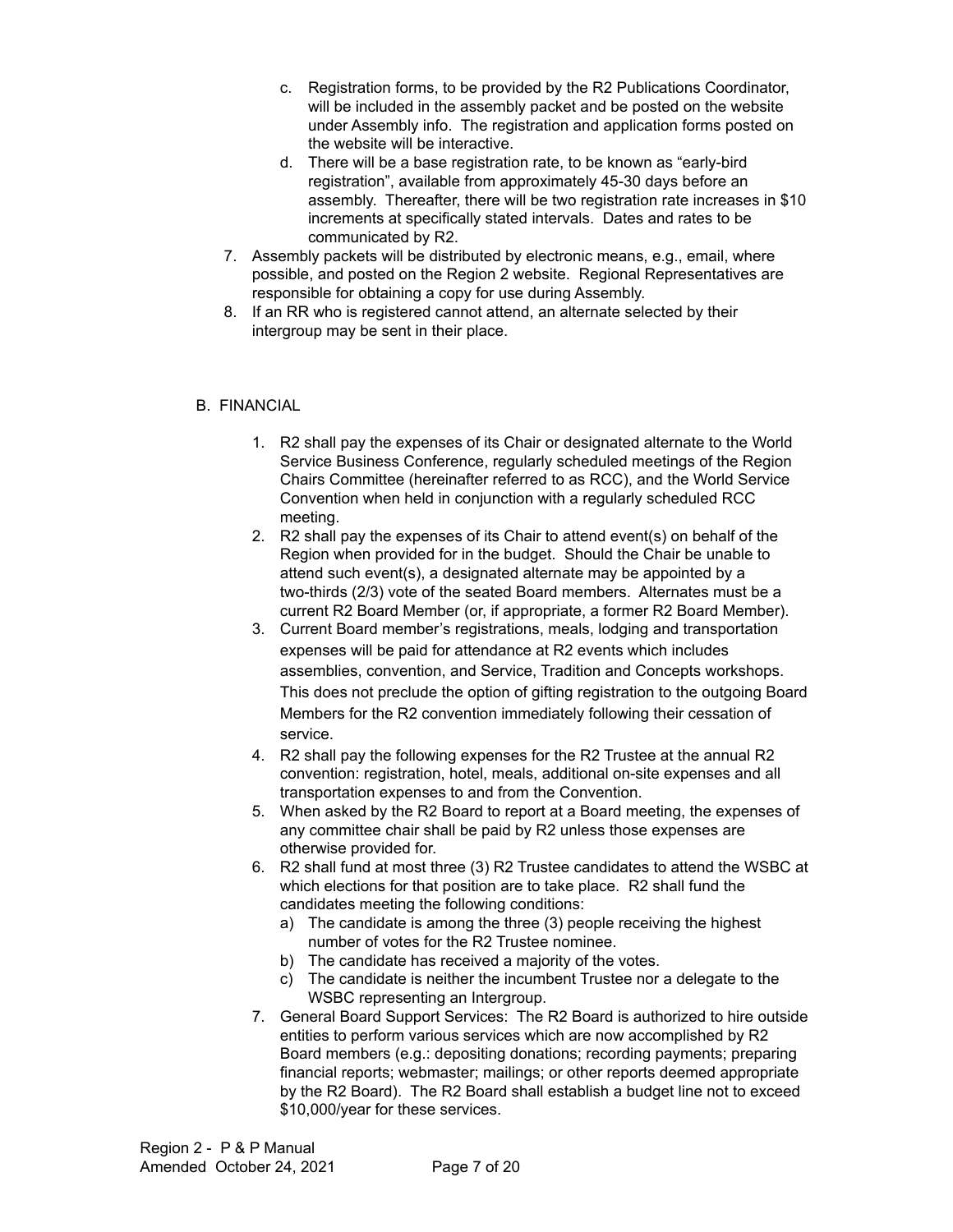- 8. A listing of individual meeting donations for the prior year will be posted to the R2 website within 30 days of the R2 Spring Assembly.
- 9. All expense reports must be submitted to the R2 Treasurer within 45 days of incurring expenses in order to be reimbursed. Submissions later than 45 days will require approval by the R2 Treasurer.
- 10. R2 policy on selling outside enterprise material shall be in accordance with WS Conference Policy.
- 11. Whenever possible, any expenditure exceeding budgeted amount by more than fifteen (15) percent or \$500, whichever is greater, shall be submitted by the Treasurer to the R2 board for advance approval, prior to incurrence. Whenever possible it shall be submitted before payment. Once a decision is reached by the board, the result will be communicated to the R2 Assembly.
- 12. 2. Contributions for "Donations" shall be reviewed at the last Assembly of each year to determine the amount of funding, if any, that should be allocated. Amounts are to be based on each item's current need and the availability of R2 funds. All donations shall be made by checks payable to the World Service Office, designating the purpose of the donation on the check *if a special need has been requested by the WSO.*

Description of Special Needs: Donation to Delegate Support Fund Donation to World Service Office (General Fund) Donation to Professional Exhibits Fund

- 13. Contributions to World Service shall be included in budget proposals. The contribution will be based on the overage for the previous year (minimum of 10% of overage), or the sum of \$8,631, whichever is greater. "Overage" shall be defined as the difference between cash on hand at the end of the fall assembly and a 9-month prudent reserve as described in item 15 (below).
- 14. Mileage for committee business will not be reimbursed.
- 15. Prudent reserve policy:
	- a) It shall be the policy of Region 2 to maintain a prudent reserve to cover a minimum of six (6) months, and a maximum of one (1) year's, operating expenses, plus outstanding liabilities and one-time capital expenditures.
	- b) The monthly operating expense amount shall be based on the average costs for three prior years as chosen by the Budget Committee and approved by the Fall Assembly.
- 16. The Region 2 budget for the coming year will be presented by the Treasurer for adoption at each fall assembly.
- 17. R2 will allocate a budget line item of no more than \$1,000.00 to help service bodies exhibit at health fairs and professional conferences that might otherwise be too costly. Groups in need of financial assistance to this end must fill out a funding application. Final dispensation of the funding will be the responsibility of the R2 Board.

## C. R2 ENTRY INTO LEGAL CONTRACTS

- 1. R2 shall only enter into legal contracts by a majority vote of the R2 Board, subject always to R2 Assembly prior approval or R2 Assembly endorsement. If an approval is by Board vote, the Events Coordinator and a second Board Member will sign the contracts. If the assembly gives approval, one board member, preferably the Events Coordinator, may sign the contracts.
- 2. No single R2 officer, Committee Chair, RR or other single party shall be empowered to commit R2 to legal contracts or encumbrances without prior Assembly knowledge and approval.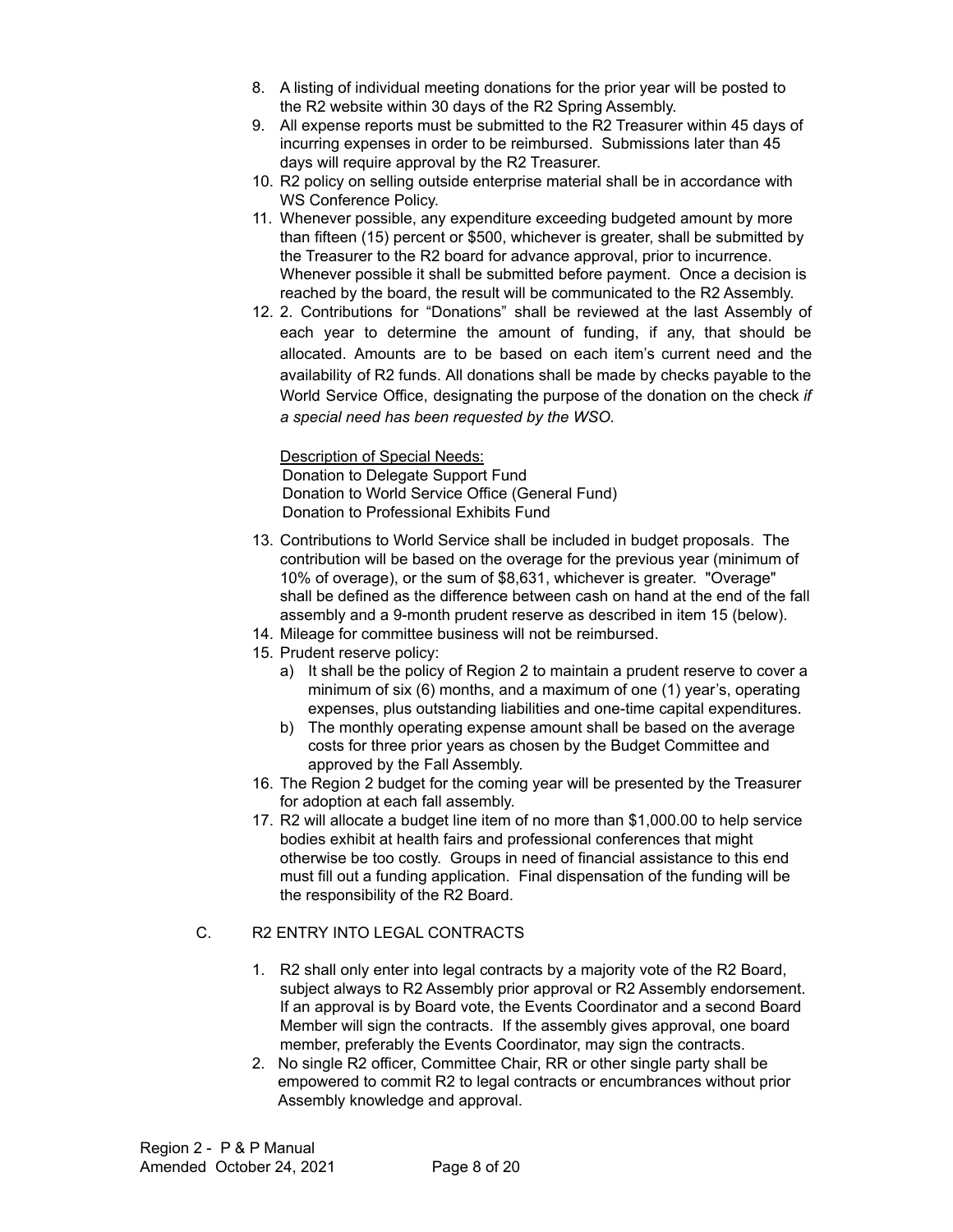- 3. All contracts between R2 and other parties shall be in writing with appropriate signatures.
- 4. No credit cards are to be established under the Region 2 name. All contracts and obligations will be paid by the R2 Treasurer's debit card or by organizational check for authorized expenses.
- D. FUNDING ASSISTANCE PROGRAMS

#### *There are four (4) categories of funding assistance provided for in the R2 Policy and Procedures manual which are also reflected in the annual budget:*

*Funding assistance for intergroups other than Mexico and Hawaii. Compare funds 1 and 2 to determine which is most beneficial when applying for assistance.*

| Fund 1                                                                                                | Intergroup Funding<br>Assistance Program<br>(IFAP)           | Designed to assist intergroups whose RRs travel distances that<br>would make it unlikely they would be able to travel to and from<br>assemblies in the same day. Board approval is not required for<br>this funding assistance.                            |  |  |  |
|-------------------------------------------------------------------------------------------------------|--------------------------------------------------------------|------------------------------------------------------------------------------------------------------------------------------------------------------------------------------------------------------------------------------------------------------------|--|--|--|
| Fund 2                                                                                                | <b>Intergroup Assembly</b><br>Scholarship Fund               | Designed to assist intergroups whose RRs travel less than 150<br>miles to the assembly. Board approval is required for this<br>funding assistance.                                                                                                         |  |  |  |
|                                                                                                       |                                                              |                                                                                                                                                                                                                                                            |  |  |  |
| <b>WSBC delegates (for intergroups other than Mexico)</b><br><b>Funding assistance for intergroup</b> |                                                              |                                                                                                                                                                                                                                                            |  |  |  |
| Fund 3                                                                                                | <b>WSBC Delegate</b>                                         | Designed to assist intergroups to have representation at the                                                                                                                                                                                               |  |  |  |
|                                                                                                       | Assistance Fund                                              | annual business conference in New Mexico.                                                                                                                                                                                                                  |  |  |  |
|                                                                                                       |                                                              |                                                                                                                                                                                                                                                            |  |  |  |
| <b>Funding assistance for Mexico and Hawaii only</b>                                                  |                                                              |                                                                                                                                                                                                                                                            |  |  |  |
| Fund 4                                                                                                | Funding assistance for<br>Mexico and Hawaiian<br>intergroups | Designed to assist these intergroups to attend the fall assembly<br>who would not otherwise be able to have representation at<br>assemblies. It also provides assistance for Mexico intergroups<br>to attend the annual business conference in New Mexico. |  |  |  |

#### 1. INTERGROUP FUNDING ASSISTANCE PROGRAM (IFAP)

- a) Intergroups are expected to fund their representatives (RRs) attendance at assemblies. This policy provides assistance to financially challenged intergroups who are unable to participate without financial aid.
- b) Applications must be submitted to the Region 2 Treasurer forty-five (45) days prior to the assembly for which funding is requested. Thirty (30) days prior to the assembly, the R2 Treasurer will send notification to Intergroups by email or regular mail, indicating receipt of the application and the amount of IFAP funding they will be eligible to receive.
- c) Applications received after the deadline, including those submitted at the assembly, will be considered only if there are IFAP funds still available for distribution at that assembly, or if a budget override is approved by a majority of the RRs at that assembly. Prior to the end of assembly, the treasurer will inform the assembly of the total IFAP amount requested, and in the event application amount exceeds maximum amount budgeted, assembly will vote on a budget override to fulfill IFAP requests.
- d) Unused IFAP funds allocated for an assembly for  $2<sup>nd</sup>$  level RRs may be used to supplement funding for 1<sup>st</sup> level RRs when needed.
- e) Any applications received at the assembly will be required to obtain a 'confirmation' slip. The R2 Treasurer will provide the RR with a 'confirmation' slip after the last business session of the assembly. Failure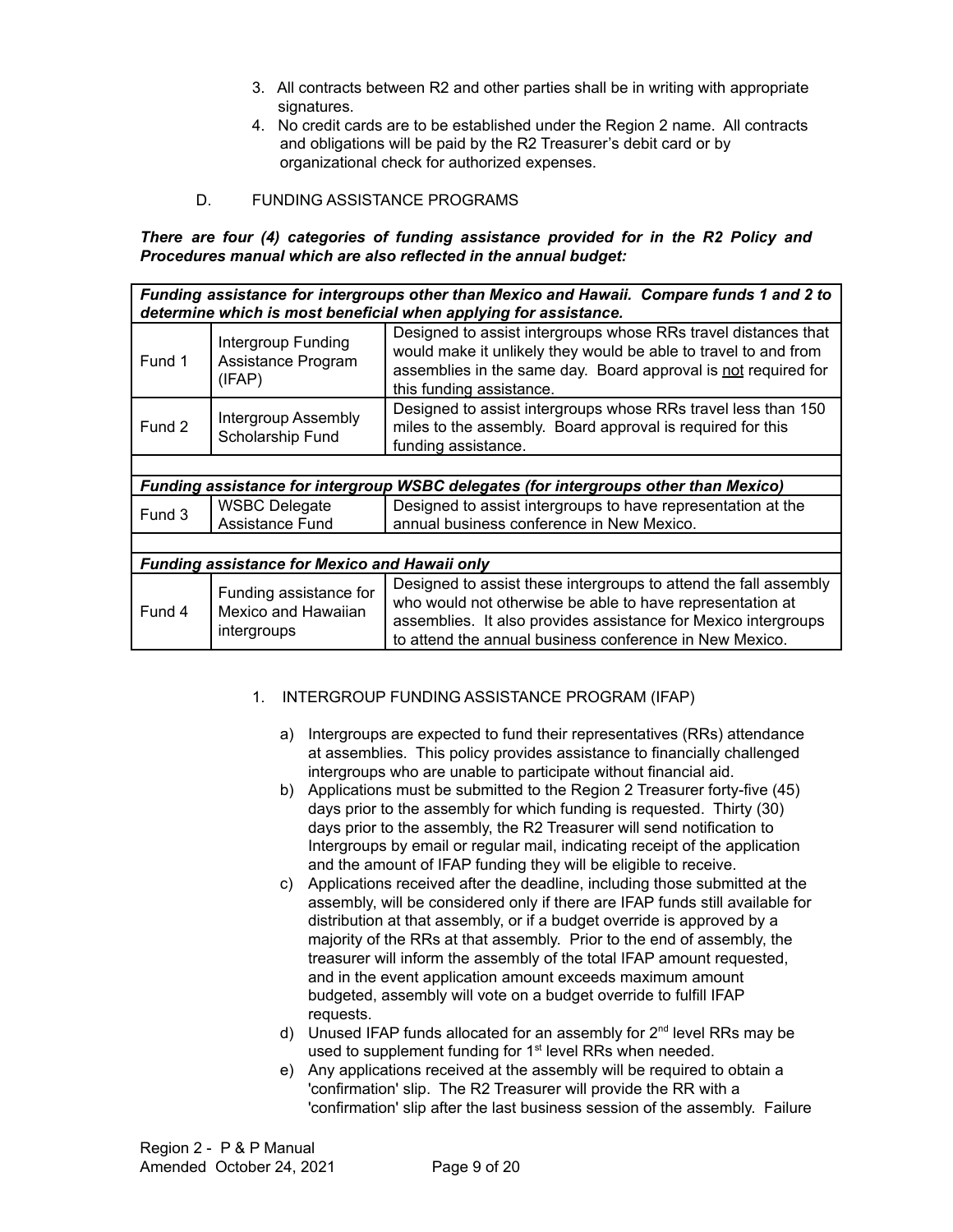to obtain this form will disqualify the intergroup from receiving IFAP funds.

- f) Available funds will be distributed:
	- i. Among all Intergroups who apply, subject to conditions set forth in this policy;
	- ii. Based upon mileage from the Intergroup's office address, or its Post Office street address, to the assembly at 45 cents per mile.
	- iii. Up to a maximum of \$450.00 per assembly per any one Intergroup's primary RR. This limit does not apply to Hawaii and Mexico as they are funded under a separate program.
	- iv. A second RR from an Intergroup may apply for additional IFAP funding in the amount of fifty percent (50%) of funding allowed for the first RR from that Intergroup.

g) If funds are requested which exceed the available maximum, and an override was not confirmed by vote at the assembly, they will be reduced on a pro-rata basis among all Intergroups applying by the application deadline. Should there be funds available for late applications, they shall be distributed on a pro-rata basis among those applicants.

- h) Minimum funding will be determined at the assembly during the budget presentation. The budget shall reflect two line items for IFAP funding, Primary (for 1<sup>st</sup> applicants) and Secondary (for 2<sup>nd</sup> applicants). No more than half of the budgeted funds will be distributed at the 1<sup>st</sup> assembly of the year without the assembly's approval prior to the close of business.
- i) Additional funding will be determined at the R2 Assembly prior to the assembly for which the funding will be requested.
- j) RRs are required to attend all business sessions of the assembly to be eligible for funding assistance. At the end of the final business session, RRs who applied for and were granted IFAP funds prior to assembly will receive checks made out to the Intergroups in the amount of their "predetermined" awards. Any RRs not present at the end of the final business meeting will not have their funds awarded. The R2 Board shall be permitted to allow payment to those affected Intergroups in case of extenuating circumstances.
- k) In the event that an intergroup eligible for IFAP funding does not have a checking account, the reimbursement check will be made out to the individual RR. Documentation of this fact, lack of an intergroup checking account, needs to be received along with the IFAP application and signed by the intergroup chair.

#### 2. WSBC DELEGATE ASSISTANCE FUND

Funding assistance to attend the World Service Business Conference (WSBC) will be available to those intergroups experiencing extreme financial difficulties; those intergroups who would be incapable of sending a delegate to the conference without financial assistance.

Intergroups should apply to Region 2 before applying to the World Service Office for financial assistance.

a) WSBC Funds shall be available to assist Intergroups with financial hardships. Assistance each year will be based on the availability of funds, after considering the region's policy for maintaining a prudent reserve, as specified in this policy manual. Preference is given to those intergroups that have participated in the last two (2) R2 assemblies and have not sent a delegate to WSBC the prior year.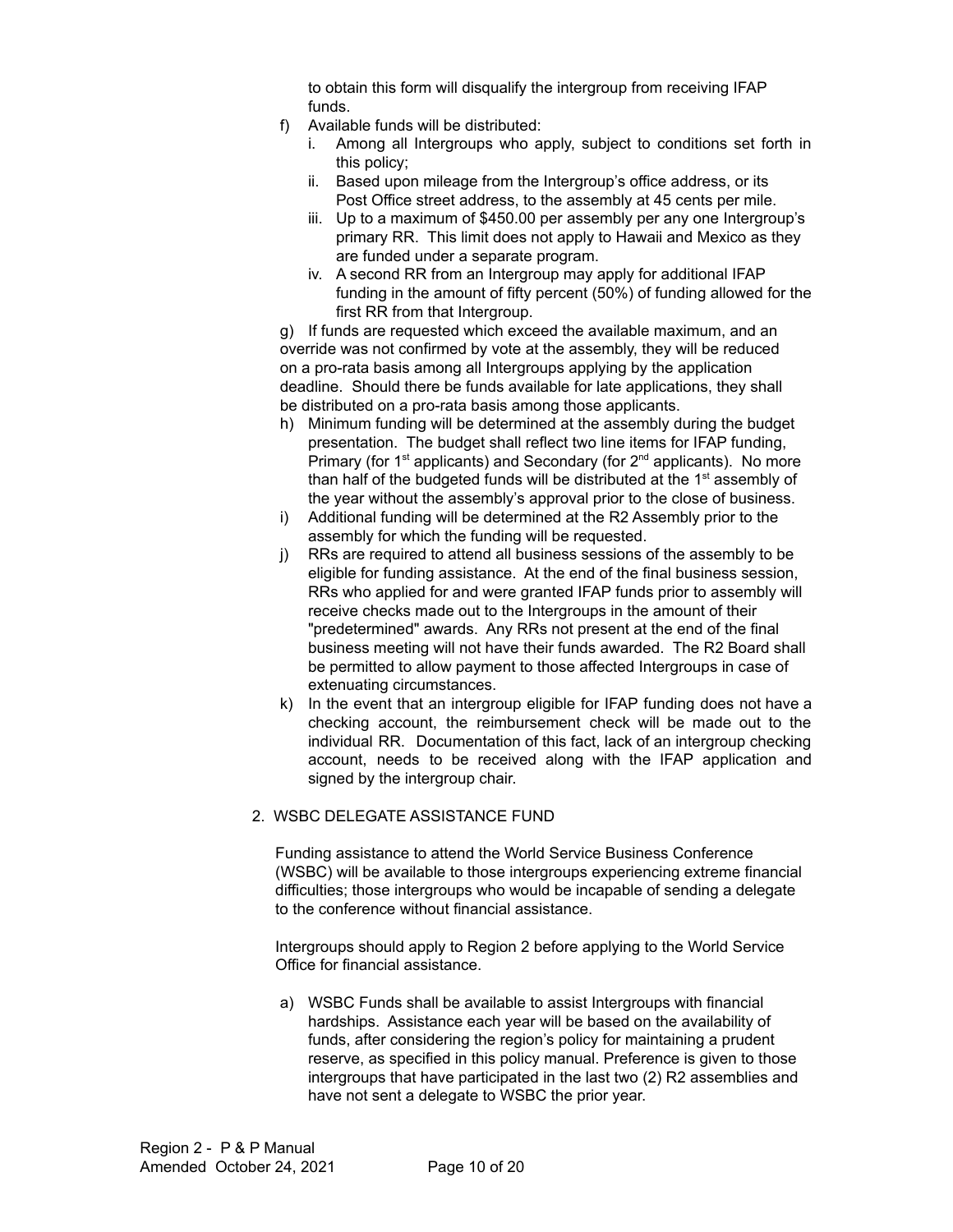- b) Funding shall be as follows: A maximum of \$1,000 per intergroup to be used for food, travel, registration, hotel, etc. Funding for this policy shall not exceed \$3,000.00 per year.
- c) R2 Board shall coordinate participation, including:
	- i. Distribute application forms. Applications to be submitted by September 1st, preceding the conference. The deadline will be extended to January 1st if funds are available.
	- ii. Make final determination for funding.
- d) Participants are expected to fulfill the following requirements:
	- i. Attend all business meetings
	- ii. Arrive at WSBC Monday or Tuesday
	- iii. Serve on a committee
	- iv. Attend Workshops
	- v. Attend all voting on Thursday, Friday and Saturday
	- vi. Share a room if possible.
	- vii.Submit a written report to R2 Board upon return.
- e) Check for assistance will be made out to the Intergroup after the end of the Conference and will be mailed within 30 days, following receipt of:
	- i. A detailed R2 reimbursement form, signed by the intergroup chair, with detailed receipts attached. This form may be sent through regular mail or electronically via email with scanned receipt copies and the intergroup chair's signature. Expenses without an associated receipt will not be reimbursed.
	- ii. Reimbursement may not exceed the amount approved by the R2 Board, nor shall it exceed actual expenses after they have been reduced by World Service funding assistance.
- f) Extenuating circumstances: Should extenuating circumstances occur, such as illness or death in the family, which prevent the delegate's fulfillment of his/her duties, the R2 Board may vote, on a case to case basis, to allow payment of assistance funds.

#### 3. FUNDING ASSISTANCE FOR HAWAII AND MEXICO INTERGROUPS:

Due to prohibitive travel costs, RRs from the intergroups of Hawaii and Mexico will be accorded special funding assistance to attend the fall assembly. Mexico Intergroups may also be accorded funding assistance to attend the World Service Business Conference. Funding shall be provided under the following conditions:

- a) The maximum funding available for this purpose shall be determined in the annual budget for the following year, predicated on the region's ability to provide such funding.
- b) The implementation and final allocation of funds shall be determined by the R2 Board.
- c) No additional funding shall be available from IFAP or other funding assistance programs, except as indicated within this policy.
- d) Providing funding is available, budget amounts shall be distributed as follows:
	- i. Hawaii: Intergroups shall alternate in being offered funding assistance to attend the fall assembly. If they are unable to accept the assistance, funding will be offered to the next eligible intergroup.
	- ii. Mexico:
		- a. A maximum of two (2) intergroups will be offered funding assistance each year.
		- b. Funding assistance shall be available as follows: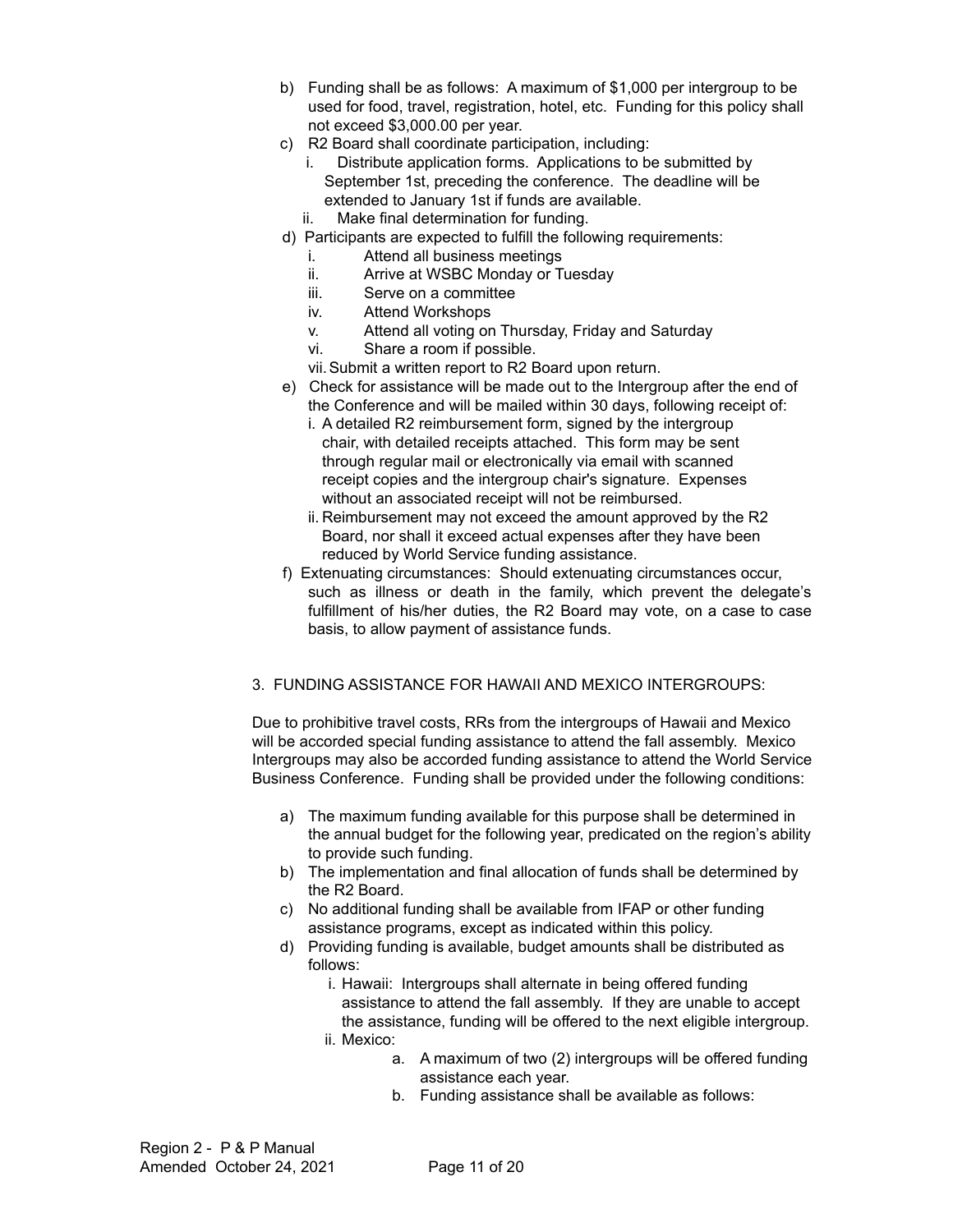- i. Intergroupal Mexico shall receive funding for one (1) delegate to attend the WSBC and for (1) RR to attend the fall assembly each year, when provided for in the budget. If Intergroupal Mexico cannot send a delegate and/or a RR, those funds shall be made available to the next eligible intergroup within Mexico.
- ii. Other Mexico Intergroups shall alternate in being offered funding for one (1) delegate and for one RR to attend the fall assembly each year, when provided for in the budget. If they are unable to accept the assistance, funding will be offered to the next eligible intergroup within Mexico.
- iii. Participants are expected to fulfill the requirements specified in the WSBC Delegate Funding Assistance policy.
- iv. The R2 Board shall be permitted to pay expenses in case of extenuating circumstances, as specified in Item 6 of the WSBC Delegate Funding Assistance policy.
- e) All participants receiving funding assistance are required to attend all business meetings and are expected to room-share when available.

#### 4. INTERGROUP ASSEMBLY SCHOLARSHIP FUND

- a) The Intergroup Outreach Committee will, with the assistance of the R2 Board Liaison:
	- i. Determine initial Intergroup eligibility for funds, based on information provided by the R2 Board.
	- ii. Coordinate participation, including:
		- a. Contacting intergroups eligible to participate.
		- b. Distributing application forms, when requested.
		- c. Reminding intergroups they must submit completed application forms to the R2 board a minimum of 45 days prior to the assembly, for final determination. If funds are available, the deadline will be extended.
- b) Intergroup Assembly Scholarship Funds shall be available to assist up to three (3) Intergroups with financial hardships. Preference is given to those intergroups that have not participated in the last two (2) assemblies.
- c) Funding shall be as follows:
	- i. Individuals will be given a stipend for transportation and meal allowances upon closing of the Assembly.
	- ii. Hotel accommodations are predicated on room sharing, whenever possible, and will be paid directly by R2.
	- iii. One Day Assemblies: Payment for one night at the hotel, \$30.00 for transportation, and \$30.00 for meals.
	- iv. Two Day Assemblies: Payment for two nights at the hotel, \$30.00 for transportation, and \$50.00 for meals.
- d) Participants are expected to attend all business meetings.
- e) Assembly pre registration fee is the responsibility of the intergroup.
- f) Intergroups receiving this scholarship are not eligible for IFAP funding.
- g) Distribution of available scholarship funds will be determined by the R2 Board.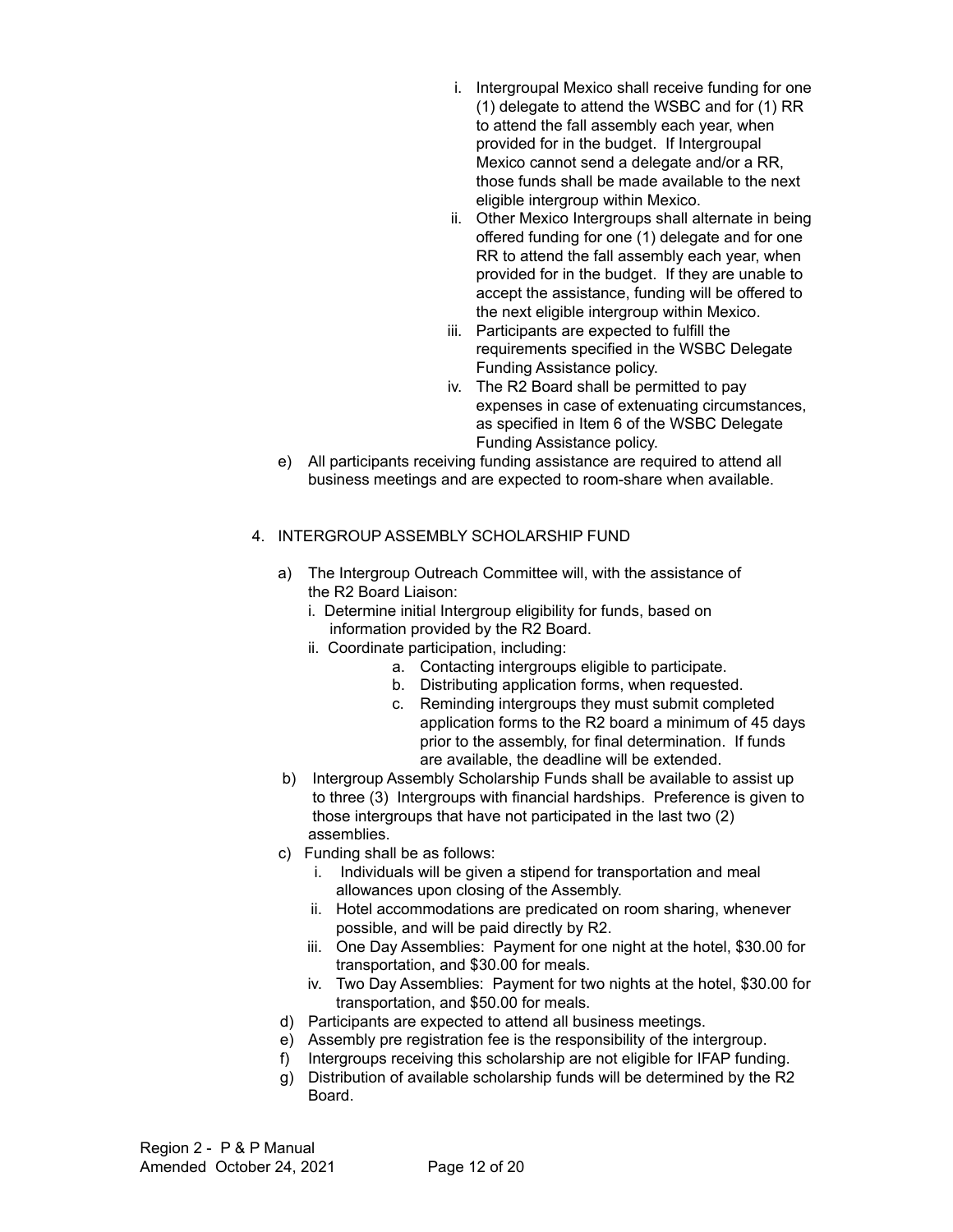### E. REPORTING

- 1. All Committee Chairs must report in writing or in person to each R2 Assembly or be removed from that position.
- 2. Committee meeting minutes shall be delivered to the Secretary no later than 30 days following assembly.
- 3. Oral committee reports shall be presented at a designated time at each R2 Assembly.

#### F. APPOINTMENTS

- 1. The R2 Chair shall appoint an RR as the R2 delegate to the Reference Committee at the annual World Service Business Conference.
- 2. The R2 Chair shall appoint an R2 Committee Chairs subject to the R2 Board confirmation.
- 3. RR's must be present at the R2 Assembly and willing to serve in order to be eligible for appointment.

#### G. R2 NEWSLETTER

The R2 Board shall determine the format, frequency and method of distribution of the R2 newsletter. The R2 Publications Coordinator shall be responsible for its preparation and distribution.

- H. R2 BOARD
	- 1. Election
		- a) Candidates will be allowed five (5) minutes to address the assembly. This will be followed by a question and answer session. Questionnaires will line up at the "Questions" microphone. One question will be permitted per person. The session will end when everyone has asked a question, or five (5) minutes has expired.
		- b) The Chair will appoint an Election Committee of up to three (3) members from the trustee, Alternates and Visitors, who will collect and count votes, and report the results to the Chair.
		- c) The Chair shall review the voting rules:
			- i. Elections shall be by secret ballot in person or in a virtual setting.
			- ii. Voting representatives must wear an identifying badge.
			- iii. The room shall be closed during balloting. No one shall enter or leave. Visitors and Alternates shall be seated at the rear of the room. Doors will be secured by a visitor or volunteer.
			- iv. There will be no talking during voting.
			- v. Ballot papers will be distributed to voting representatives, who shall vote for the candidate of their choice by writing their name on the ballot paper. Write the candidates name being voted for, or *"None of the above"* to cast an appropriate ballot. Blank ballots are not counted. Voting representatives shall fold their completed ballot paper in two and hold it in the air to signify completion.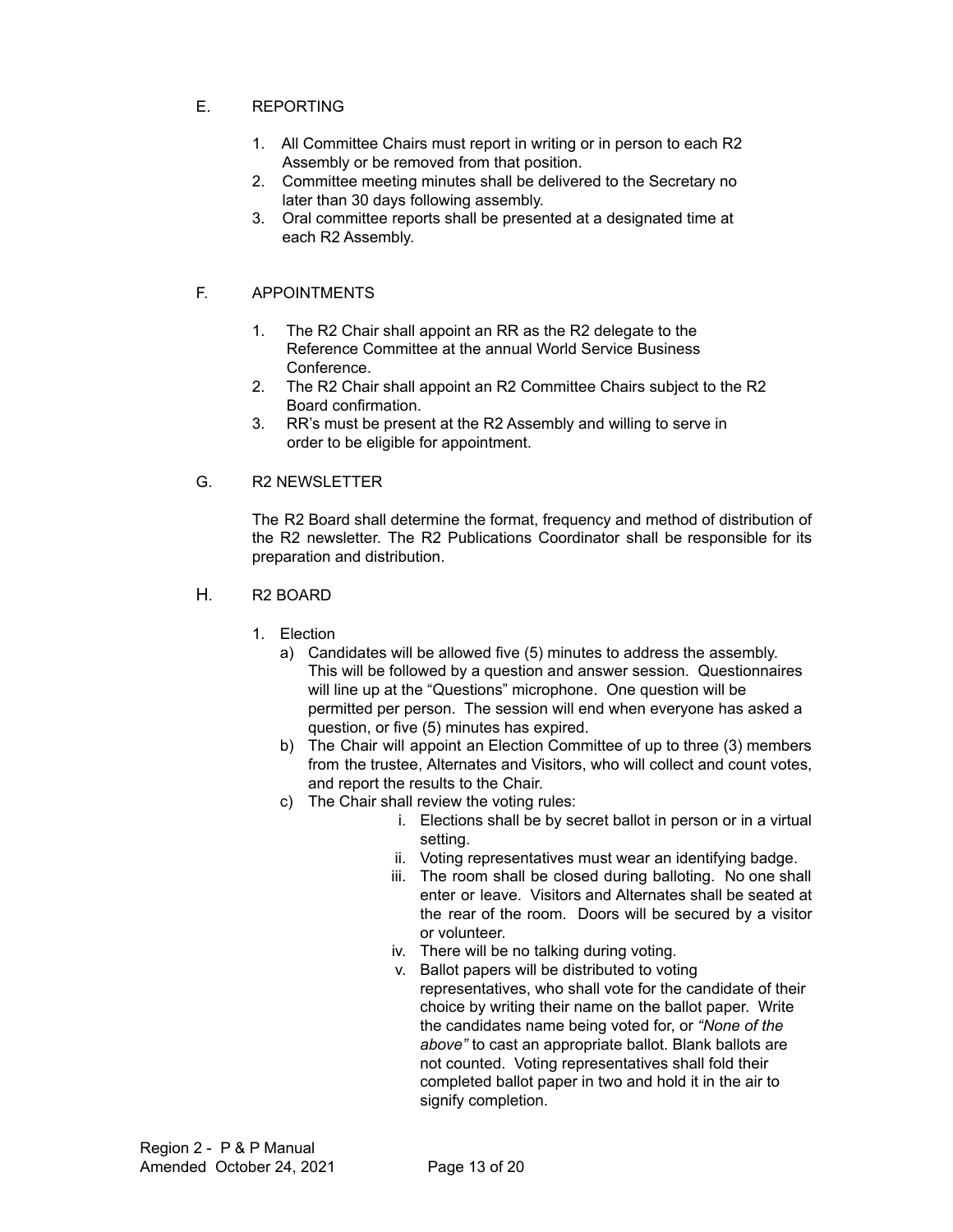- *vi.* Results shall be announced, along with the vote counts, to the assembly. If no one receives a majority, a further ballot will be taken, dropping candidates with less than 20% of the total votes counted. If no one receives less than 20%, the candidate with the fewest votes will be dropped. This process shall continue until someone is elected, or a majority has voted for *"None of the above."*
- vii. A motion to destroy ballot papers will be entertained.
- viii. Candidates shall be present at the assembly at which the election will be held in order to be considered.
- 2. Vacant Board Position
	- a) The Chair shall appoint an interim officer to fill a vacant Board position in accordance with Article IX, Section E of the R2 Bylaws. The appointments shall be subject to R2 Board confirmation.
	- b) If the Chair is the vacant position, the Vice Chair shall assume the position of Chair in an orderly manner. The new Chair shall then appoint a placement Vice Chair in accordance with Item a).
- 3. The Region 2 Board shall not submit any motions forconsideration at World Service Business Conference without submitting the same for consideration and approval by the RR's at a regular R2 Assembly.
- I. R2 POLICIES & PROCEDURES MANUAL
	- 1. The R2 Board shall draft operating policy and procedures as directed by the R2 Assembly.
	- 2. The R2 Policy and Procedures Manual will be updated after each assembly. The Manual will be available to download on the R2 website.
	- 3. Loaner copies of this Manual shall be made available at all times throughout R2 Assemblies.

## J. R2 CONVENTION AUDIO LIBRARY

- 1. The R2 Convention Audio Library's purpose shall be to carry the message of recovery throughout R2 by posting the R2 Convention audio library on the R2 Website, in mp3 format, making it available for downloading at no cost.
- 2. The Audio Library of any R2 Convention will not be posted until the  $3<sup>rd</sup>$  year following that Convention. Members can purchase audio tapes and discs from the authorized recording company until that time.
- 3. A maximum of ten (10) Conventions from the library will initially be posted to the R2 website. Additional years may be posted if website space and budget limitations permit, as directed by the R2 Board.

#### K. R2 SPEAKER/LEADER LIST

- 1. The R2 Speaker/leader List shall be maintained by the R2 Board.
- 2. A minimum two years of current abstinence is required for a speaker to be placed on the list, each person being the sole judge of his or her own abstinence.
- 3. Speakers must have taken the Fourth and Fifth Steps of the Twelve Steps.
- 4. A column designating "Recovery From Relapse" shall be included.
- L. R2 COMMUNICATION LISTS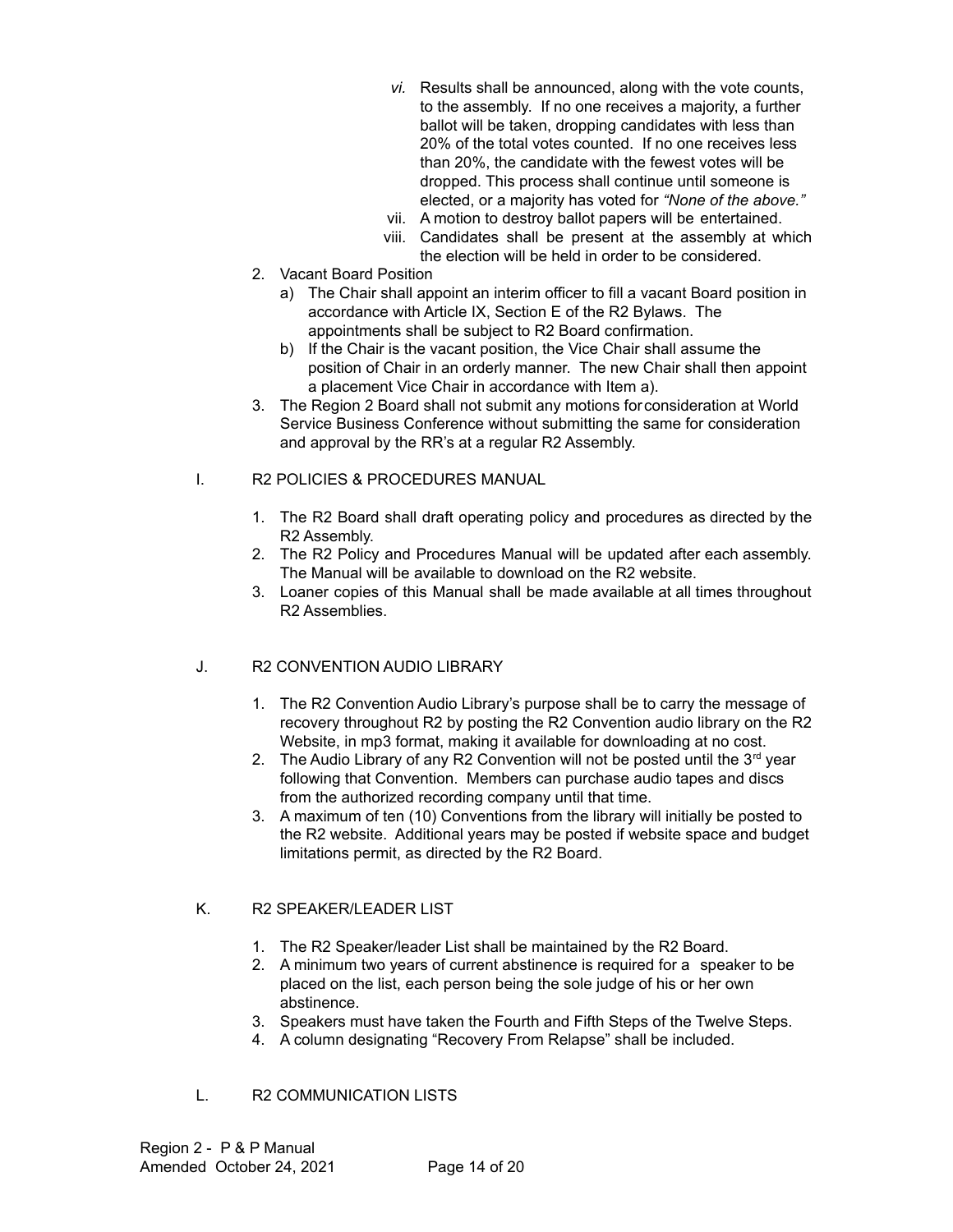- 1. The list of individual Region 2 Representatives will be made available to the R2 Board and RRs for their use in the context of their positions and/or for any R2 mailings or communications deemed necessary.
- 2. The list of R2 Intergroups will be made available to the Region 2 Board, Region 2 Committee Chairs and Region 2 Intergroups for their use in Region 2 business.
- 3. The list of R2 Unaffiliated Groups will be made available to the Region 2 Board and/or their designees for their use in the context of their position and/or for any mailings or communications deemed necessary.

#### M. R2 ASSEMBLY WORKSHOP GUIDELINES

#### Purpose:

- 1. To educate R2 representatives on service, traditions, concepts of OA service, parliamentary procedure, and other elements of working together in Region 2 of Overeaters Anonymous.
- 2. To encourage informed discussion and sharing of ideas and experience.

#### N. R2 COMMITTEE PRESENTATION GUIDELINES

Purpose: To educate and inform the R2 Representatives about the goals, function and implementation of each R2 Committee.

#### O. R2 LITERATURE REPLACEMENT FUND

The purpose of this Fund is to make available to Intergroups, upon application to R2, a donation of up to \$100 for replacement of OA literature lost in emergency situations.

#### P. SELLING OF INTERGROUP FUNDRAISING ITEMS AT R2 EVENTS

In the interest of supporting Intergroup fundraising activities, R2 will provide a special table at all R2 events for sale of Intergroup fundraising items. All items are expected to adhere to the 12 Traditions.

#### Q. R2 POLICY REGARDING LOAN OF R2 PROPERTY

Intergroups and service bodies within Region 2 may apply to the R2 Board for loan of Region 2 property by submitting a signed letter guaranteeing replacement of the item(s) and assumption of all costs related to the loaned item(s). The letter must state the time frame of the loan and when the item(s) will be returned to R2.

The R2 Board will review any requests for loans received at the Board meeting following receipt of the request; after Board consideration, the requesting service body will be informed of the Board's decision. The R2 Board reserves the right to grant or deny any request.

R. SERVICE AND TRADITIONS WORKSHOPS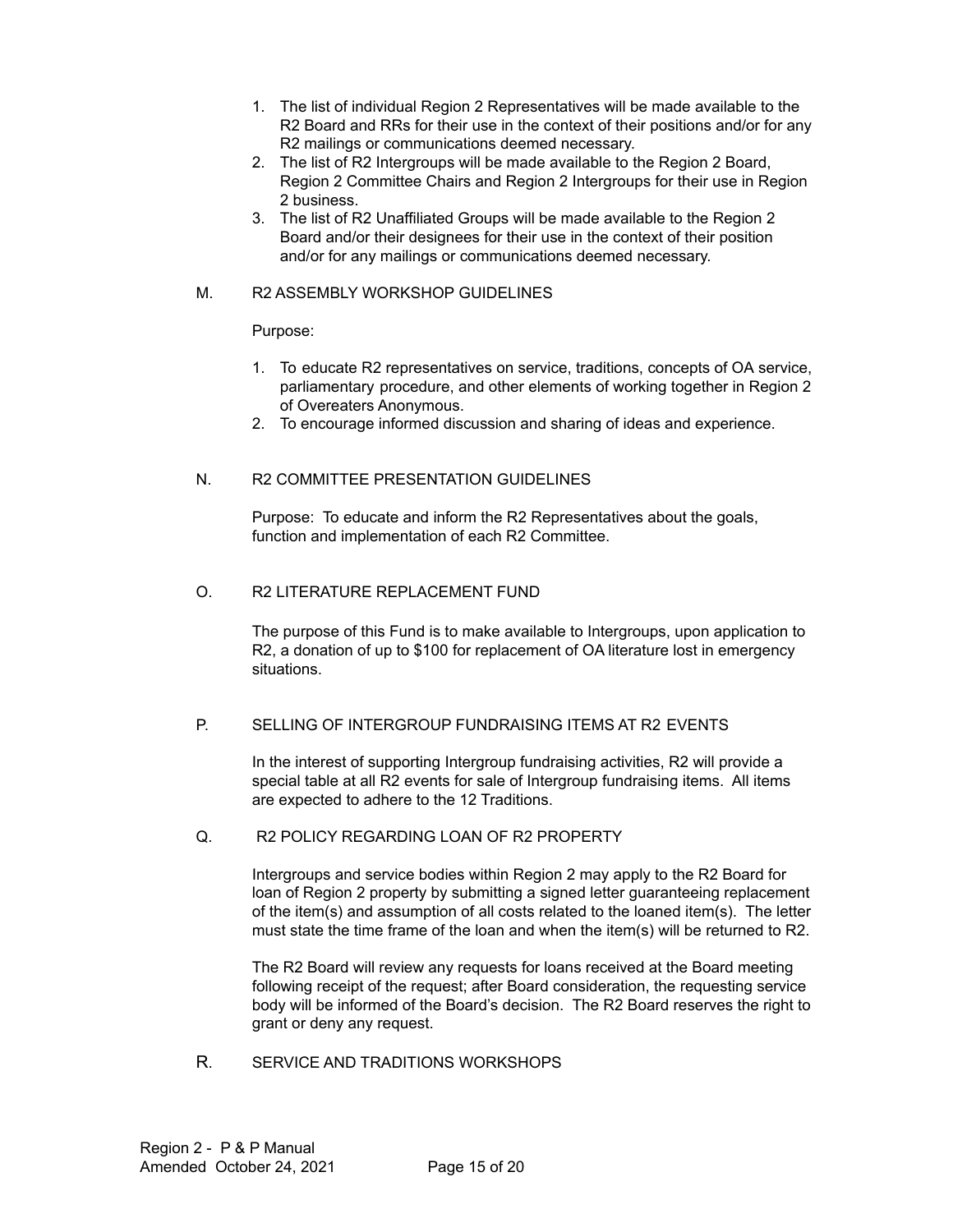The R2 Board may appoint members from the Fellowship to facilitate R2 workshops in addition to members of the R2 Board.

#### S. SUPPORT FOR NEW MEETINGS

In the interest of supporting and fostering new meeting growth, if requested, R2 will provide a New Group Starter Kit from World Service to those OA meetings that are just forming. A request for such a kit can be made through the R2 Treasurer at *treasurer@oar2.org* or the R2 website, *www.oar2.org*. A

budget

line item totaling no more than \$100/calendar year will be established for this purpose.

## **Section IX. AMENDMENTS**

Any policy or procedure may be amended or modified by a majority vote of the R2 Assembly.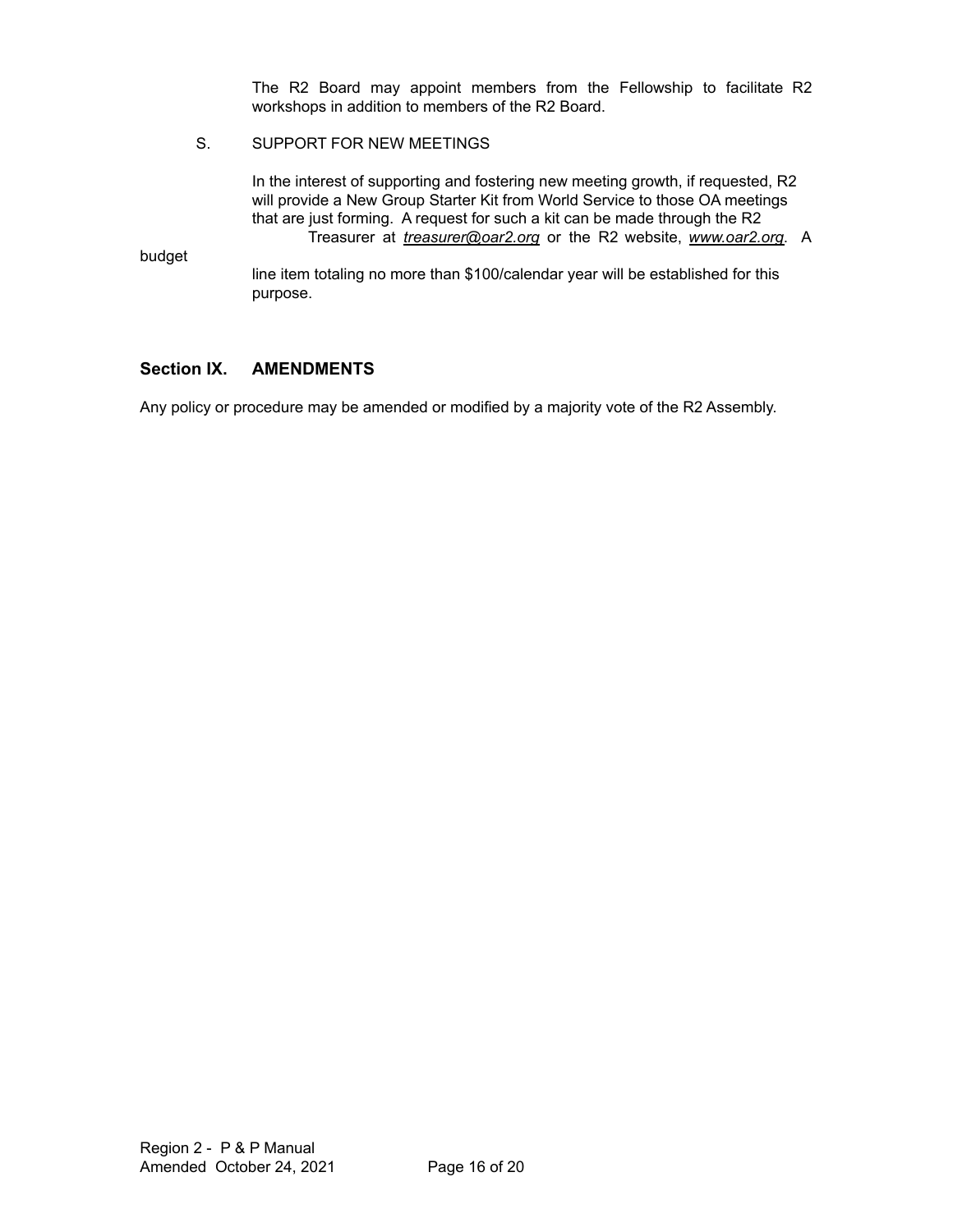# **Glossary and Abbreviations**

| Alternate<br>Representative                               | May attend all the sessions along with the Regional<br>Representative. (RR) Replaces the RR if they cannot<br>attend business session(s). |
|-----------------------------------------------------------|-------------------------------------------------------------------------------------------------------------------------------------------|
| Amendment to the<br><b>Bylaws</b>                         | A statement submitted to the Assembly to change a part<br>of the Bylaws, requires 2/3 of the vote to pass.                                |
| Amendment to the<br>Policy and<br><b>Procedure Manual</b> | A statement submitted to the Assembly to change a part<br>of the P&P, requires majority vote to pass.                                     |
| <b>Board Liaison</b>                                      | A member of the Board of Region 2 who is assigned to<br>work with a specific committee.                                                   |
| <b>BOM</b>                                                | <b>Board Operating Manual</b>                                                                                                             |
| <b>BOT</b>                                                | Board of Trustees of Overeaters Anonymous, Inc.                                                                                           |
| <b>Budget Override</b>                                    | Any expenditure exceeding budgeted amounts by more<br>than ten (10) percent.                                                              |
| <b>Business Session</b>                                   | Those meeting times during Assembly when roll is<br>taken, items discussed and voted.                                                     |
| <b>Bylaws</b>                                             | The governing document of a service board.                                                                                                |
| Conference                                                | Annual business meeting of OA.                                                                                                            |
| Convention                                                | Event for recovery, and fellowship                                                                                                        |
| <b>Expense Report</b>                                     | Request for reimbursement for pre-approved purchases.                                                                                     |
| <b>Funding Assistance</b>                                 | Funds available to assist IG's sending RR(s) to R2<br>Assemblies.                                                                         |
| <b>General Board</b><br><b>Support Services</b>           | Professionals hired to perform various services for R2                                                                                    |
| Green Dot                                                 | New Region 2 Representative attending their first<br>Assembly.                                                                            |
| <b>GST</b>                                                | General Service Trustee of OA.                                                                                                            |
| Intergroup                                                | The service body that provides services to the local area<br>groups.                                                                      |
| <b>IASF</b>                                               | Intergroup Assembly Scholarship Fund set up to aid up<br>to three Intergroups to attend Assembly.                                         |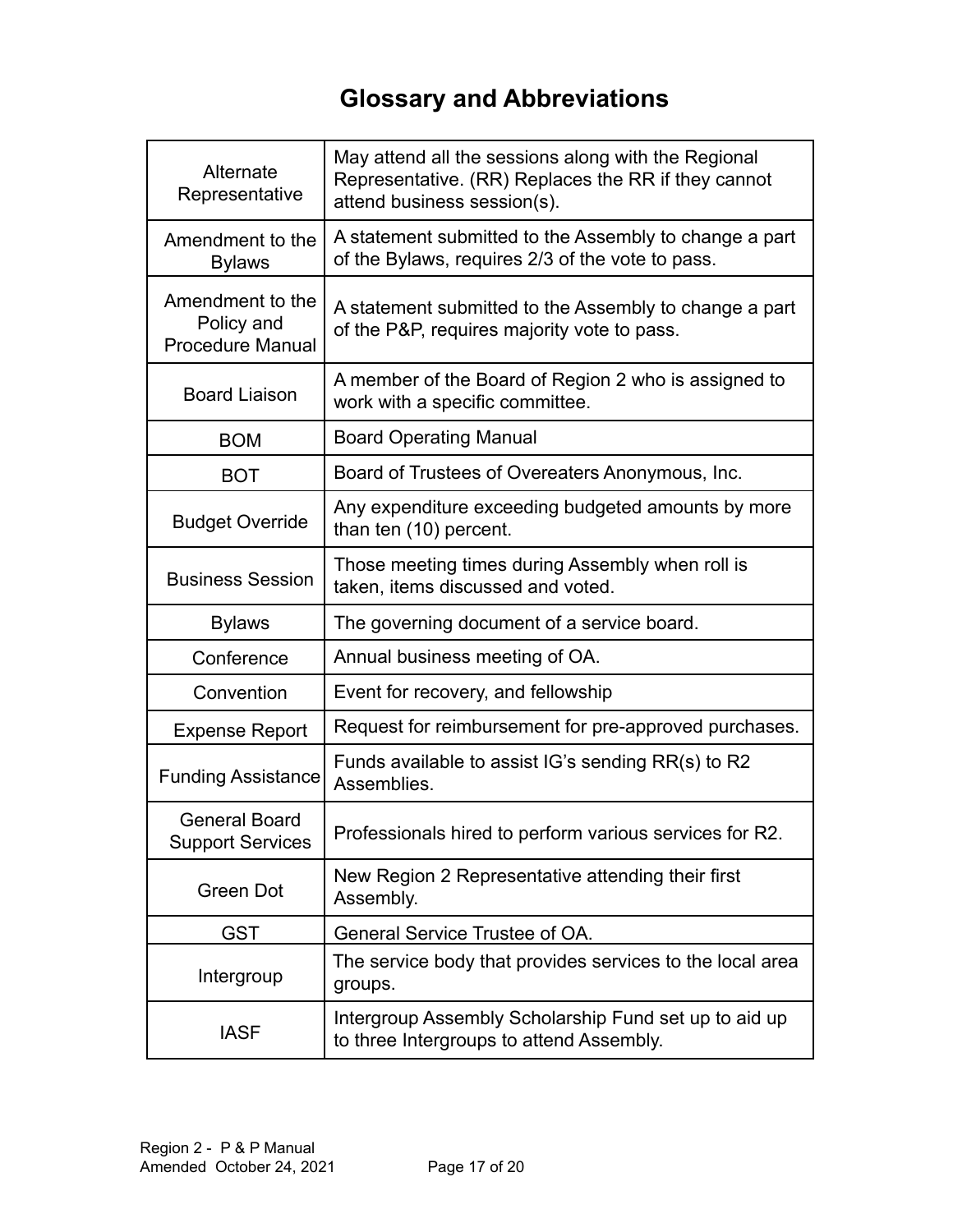| <b>IFAP</b>                       | Intergroup Funding Assistance Program to provide<br>assistance to financially challenged Intergroups to send<br>reps to Assembly.                                                                                                              |
|-----------------------------------|------------------------------------------------------------------------------------------------------------------------------------------------------------------------------------------------------------------------------------------------|
| P&P                               | Region 2 Policy and Procedure Manual                                                                                                                                                                                                           |
| Packet                            | Pre-assembly notebook and additional information sent<br>to the RRs of record.                                                                                                                                                                 |
| Parliamentarian                   | CA registered expert on Robert's Rules of Order.                                                                                                                                                                                               |
| Quorum                            | Consists of Representatives from at least thirty percent<br>(30%) of all Intergroups.                                                                                                                                                          |
| R <sub>2</sub>                    | Region 2 of Overeaters Anonymous (includes California,<br>Hawaii, Mexico and Northern of Nevada).                                                                                                                                              |
| R <sub>2</sub> A                  | Region 2 Assembly                                                                                                                                                                                                                              |
| R <sub>2</sub> B                  | Region 2 Board                                                                                                                                                                                                                                 |
| R <sub>2</sub> C                  | <b>Region 2 Convention</b>                                                                                                                                                                                                                     |
| R <sub>2</sub> Board              | The offices of Chair, Vice Chair, Secretary, Treasurer,<br><b>Publications Coordinator and Events Coordinator.</b>                                                                                                                             |
| <b>R2 Committee</b>               | A working part of the R2 business Assembly.                                                                                                                                                                                                    |
| <b>R2 Committee</b><br>Chair      | The person in charge of facilitating all committee<br>meetings and reporting to the Assembly, maintaining<br>notes of what was accomplished, keeping the Board<br>Liaison informed and submitting a written report for the<br>Assembly packet. |
| <b>R2 Newsletter</b>              | R2 Periodical publication The R2 Publications<br>Coordinator is responsible for preparing and distribution<br>of this publication. The Board determines the format,<br>frequency and method of distribution.                                   |
| <b>Region Chairs</b><br>Committee | Worldwide committee consisting of the 10 region chairs.                                                                                                                                                                                        |
| <b>Regional Assembly</b>          | Business meeting of Regions to which Intergroups send<br>representatives.                                                                                                                                                                      |
| Regional<br>Representative        | Person chosen by an Intergroup to represent their<br>interests at Region Assemblies.                                                                                                                                                           |
| <b>Regional Trustee</b>           | Ten of the seventeen members of the BOT.                                                                                                                                                                                                       |
| Regions                           | One of ten global geographic areas of OA.                                                                                                                                                                                                      |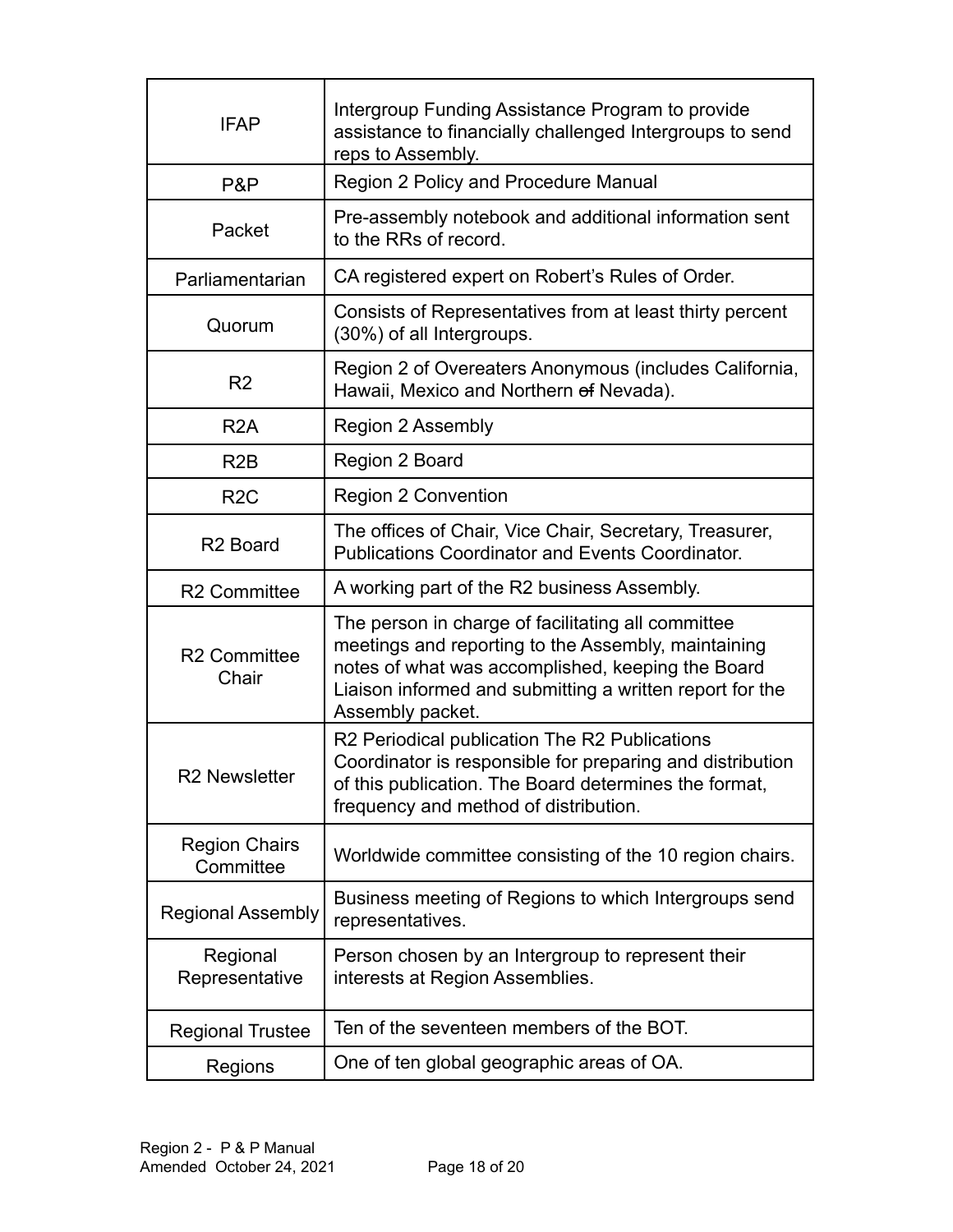| Robert's Rules of<br>Order                     | The adopted parliamentary authority that guides the<br>format and procedures of the assembly.                                                       |
|------------------------------------------------|-----------------------------------------------------------------------------------------------------------------------------------------------------|
| <b>Roll Call</b>                               | Attendance taken prior to the start of each business<br>session to determine the number of voting members<br>present.                               |
| <b>S, T&amp;C</b>                              | Service, Tradition, and Concepts Workshops.                                                                                                         |
| Service Structure                              | <b>Basic OA Service Structure</b><br>Individual OA Member<br>Groups/Meetings<br>Intergroups<br>Regions<br><b>WS</b>                                 |
| <b>TSW</b>                                     | Twelve Step Within - reaching out to members within the<br>fellowship who may be in relapse.                                                        |
| <b>Unaffiliated Group</b>                      | OA Group registered with World Service but not listed by<br>World Service as part of an Intergroup.                                                 |
| VS                                             | Virtual Services - Meetings that are held by phone or<br>online in real time.                                                                       |
| <b>WSBC</b>                                    | World Service Business Conference is the title of the<br>annual business meeting of OA.                                                             |
| <b>WSO</b>                                     | <b>World Service Office</b>                                                                                                                         |
| <b>WSBC Delegate</b><br><b>Assistance Fund</b> | Funds provided by R2 for those Intergroups who need<br>assistance to send representation to the WSBC. Mexico<br>has their own funding for the WSBC. |

# **RECOMMENDED READING**

*OA Group Handbook* — Published by World Service Office and available through literature order form — includes helpful information such as:

What About Insurance Requirements for Groups?

What Are Some Good Qualifications for Service Volunteers?

How Do Good Groups Get Better?

How Did OA Start and When?

When Is "Breaking My Anonymity" Not an Anonymity Break?